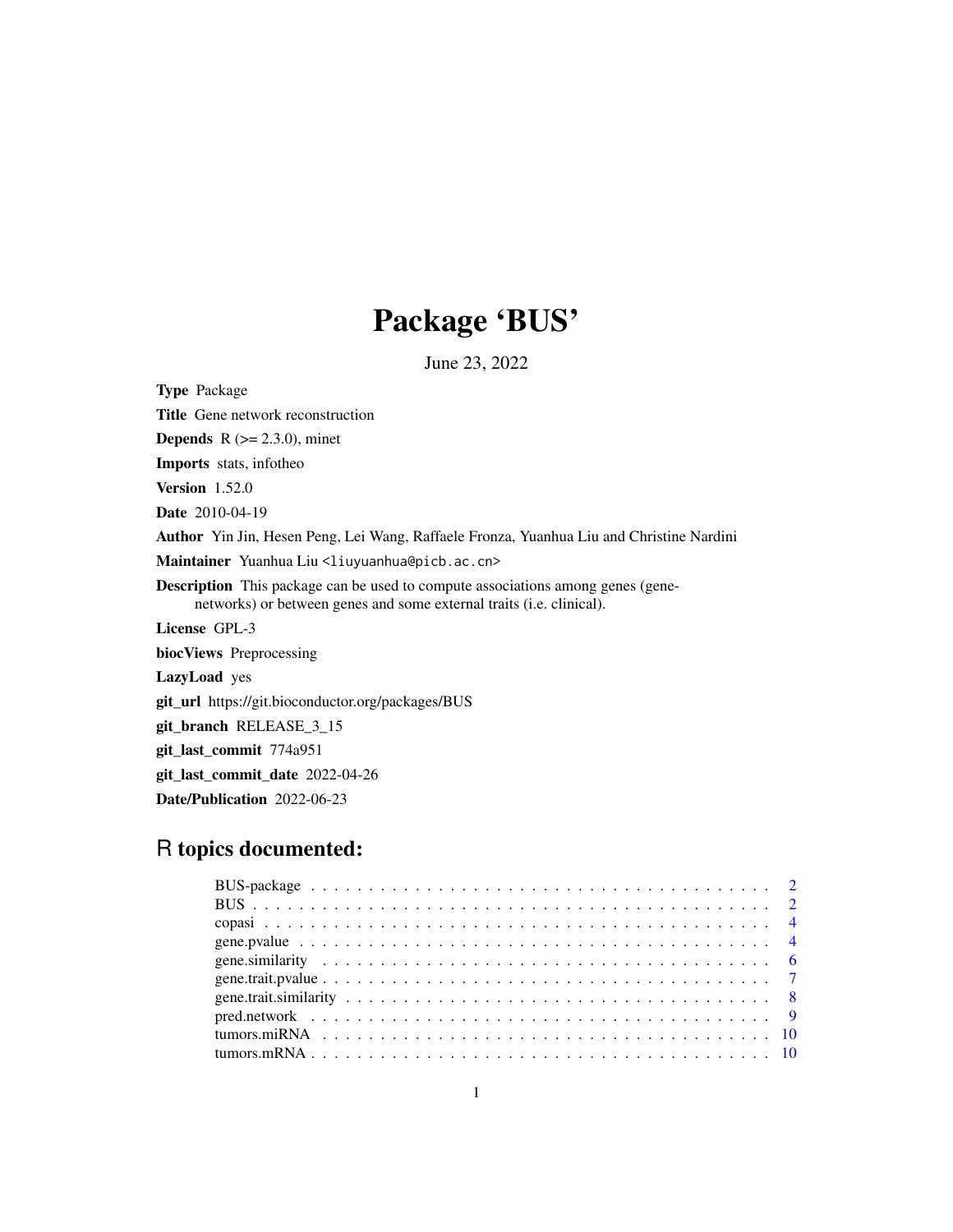#### <span id="page-1-0"></span>**Index** [12](#page-11-0)

BUS-package *For network reconstruction.*

#### Description

This package can be used to compute associations among genes (gene-networks) or between genes and some external traits (i.e. clinical). [Function: BUS]

Both associations can be computed via correlation or mutual information (MI). [Functions: gene.similarity (gene-gene associations) and gene.trait.similarity (gene-trait associations)]

Statistical significance of the association is computed for single and multiple hypotheses testing, using random permutations method [Functions: gene.pvalue, gene.trait.pvalue]

The package can handle data with missing values using bootstrapping methods to fill NAs. [Arguments: na.replica]

#### Details

| Package: | <b>BUS</b> |
|----------|------------|
| Type:    | Package    |
| Version: | 1.0.2      |
| Date:    | 2009-10-31 |
| License: | $GPL-3$    |

#### Author(s)

Yin Jin, Hesen Peng, Lei Wang, Raffaele Fronza, Yuanhua Liu and Christine Nardini Maintainer: Yuanhua Liu<liuyuanhua@picb.ac.cn.com>

BUS *A wrapper function for matrices of p-value and predicted network*

#### **Description**

A wrapper function to calculate the computation of two types of similarities (correlation and mutual information) with two different goals: (i) identification of the statistically significant similarities among the activity of molecules sampled across different experiments (option Unsupervised, U), (ii) identification of the statistically significant similarities between such molecules and other types of information (clinical etc., option supervised, S) .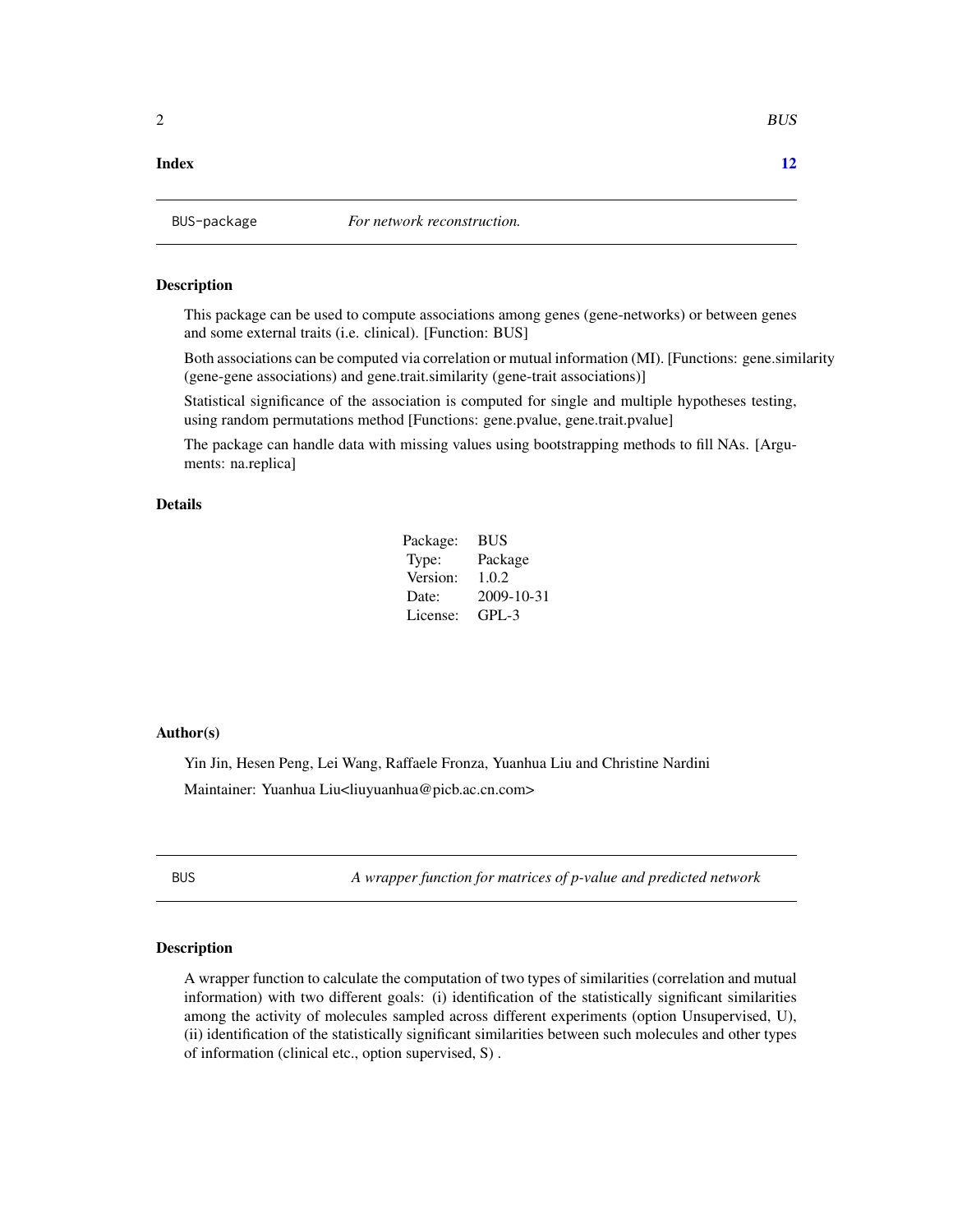#### <span id="page-2-0"></span>BUS 3

#### Usage

BUS(EXP, trait = NULL, measure, method.permut = 2, n.replica = 400, net.trim = NULL, thresh = NULL, nflag)

#### Arguments

| <b>EXP</b>    | Gene expression data in form of a matrix. Row stands for genes and column for<br>experiments.                                                                                                                                                                                                                                                                                                                                                                                                                                                              |
|---------------|------------------------------------------------------------------------------------------------------------------------------------------------------------------------------------------------------------------------------------------------------------------------------------------------------------------------------------------------------------------------------------------------------------------------------------------------------------------------------------------------------------------------------------------------------------|
| trait         | Trait data in form of a matrix. The row stands for traits and column for experi-<br>ments.                                                                                                                                                                                                                                                                                                                                                                                                                                                                 |
| measure       | Metric used to calculate similarity: "corr" for correlation, "MI" for mutual in-<br>formation.                                                                                                                                                                                                                                                                                                                                                                                                                                                             |
| method.permut | A flag to indicate which method is used to correct permutation p-values, default<br>as 2. See gene.pvalue for details.                                                                                                                                                                                                                                                                                                                                                                                                                                     |
| n.replica     | Number of permutations used for the correction of multiple hypothesis testing;<br>default value is 400.                                                                                                                                                                                                                                                                                                                                                                                                                                                    |
| net.trim      | Method used to trim the network: "mrnet", "clr", "aracne" and "none". "mrnet"<br>infers a network using the maximum relevance/minimum redundancy feature<br>selection method; "clr" use the CLR algorithm; "aracne" applies the data pro-<br>cessing inequality to all triplets of nodes in order to remove the least significant<br>edge in each triplet. These options come from the package <i>minet</i> , and they are<br>used only for mutual information. "none" indicates no trim operation. It should<br>be chosen when correlation is considered. |
| thresh        | Threshold for significance of the corrected p-value. It is used, in the Unsuper-<br>vised case, to trim the adjacency matrix (contains the results of the gene-gene<br>association based on the chosen metric) and obtain a predicted gene interac-<br>tion network. In the Supervised case, since no network is predicted, it is set as<br>NULL.                                                                                                                                                                                                          |
| nflag         | A flag to indicate a gene-gene interaction case (Unsupervised) or a gene-trait<br>interaction case (Supervised); 1 for Unsupervised and 2 for Supervised.                                                                                                                                                                                                                                                                                                                                                                                                  |

#### Value

| similarity          | A matrix of similarity, which could be correlation or mutual information |
|---------------------|--------------------------------------------------------------------------|
| single.perm.p.value |                                                                          |
|                     | A matrix of single p-values                                              |
| multi.perm.p.value  |                                                                          |
|                     | A matrix of corrected p-values                                           |
| net.pred.permut     |                                                                          |
|                     | Predicted network obtained trimming non-significant values               |

#### Author(s)

Yin Jin, Hesen Peng, Lei Wang, Raffaele Fronza, Yuanhua Liu and Christine Nardini

#### See Also

[gene.pvalue](#page-3-1),[gene.trait.pvalue](#page-6-1),[pred.network](#page-8-1)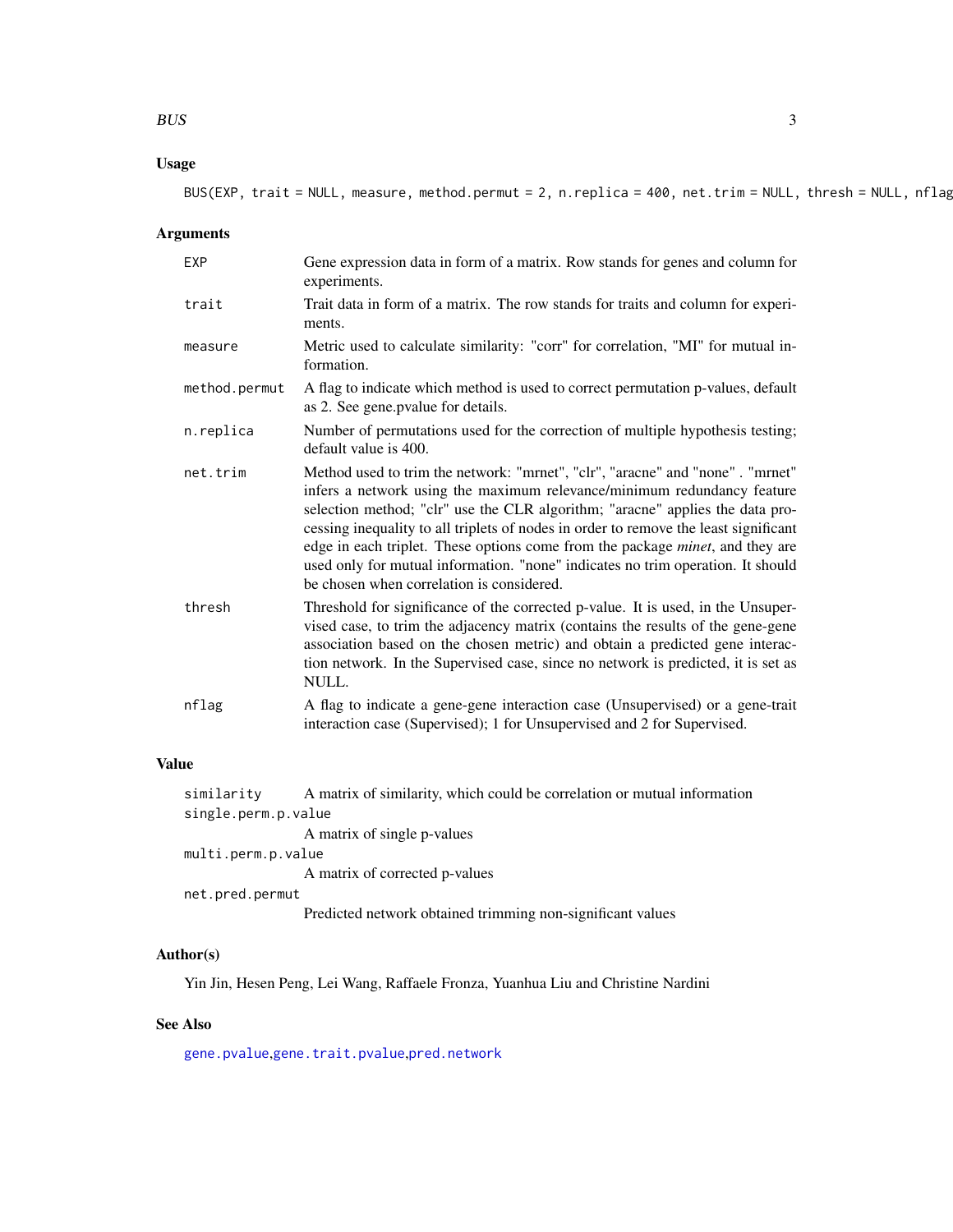#### Examples

```
data(copasi)
mat<-as.matrix(copasi[1:10,])
rownames(mat)<-paste("G",1:nrow(mat), sep="")
BUS(EXP=mat,measure="corr",net.trim="none",thresh=0.05,nflag=1)
```
copasi *copasi data*

#### Description

This dataset is taken from Copasi2 (Complex Pathway Simulator), a software for simulation and analysis of biochemical networks. The system generates random artificial gene networks according to well-defined topological and kinetic properties. These are used to run in silico experiments simulating real laboratory micro-array experiments. Noise with controlled properties is added to the simulation results several times emulating measurement replicates, before expression ratios are calculated. This series consists of 150 artificial gene networks. Each network consists of 100 genes with a total of 200 gene interactions (on average each gene has 2 modulators).

#### Format

A data frame is size of 100x100, the 100 rows represent 100 genes and 100 columns for 100 experiments.

#### References

See http://www.comp-sys-bio.org/AGN/data.html for detailed information.

<span id="page-3-1"></span>gene.pvalue *Calculates p-value for gene-gene interaction*

#### Description

To calculate p-value for the null hypothesis that there is no gene-gene interaction. For gene expression data with M genes, a p-value matrix under MxM single null hypotheses (each two genes have no interaction) is computed; besides, matrices with correct p-values are output: corrected permutation method using a distribution of MxMxP (P number of permutations) null hypotheses tests (multi.perm.p.value). p-values are calculated based on the adjacency matrix for gene-gene interaction computed by function *gene.similarity*.

#### Usage

```
gene.pvalue(EXP, measure, net.trim, n.replica = 400)
```
<span id="page-3-0"></span>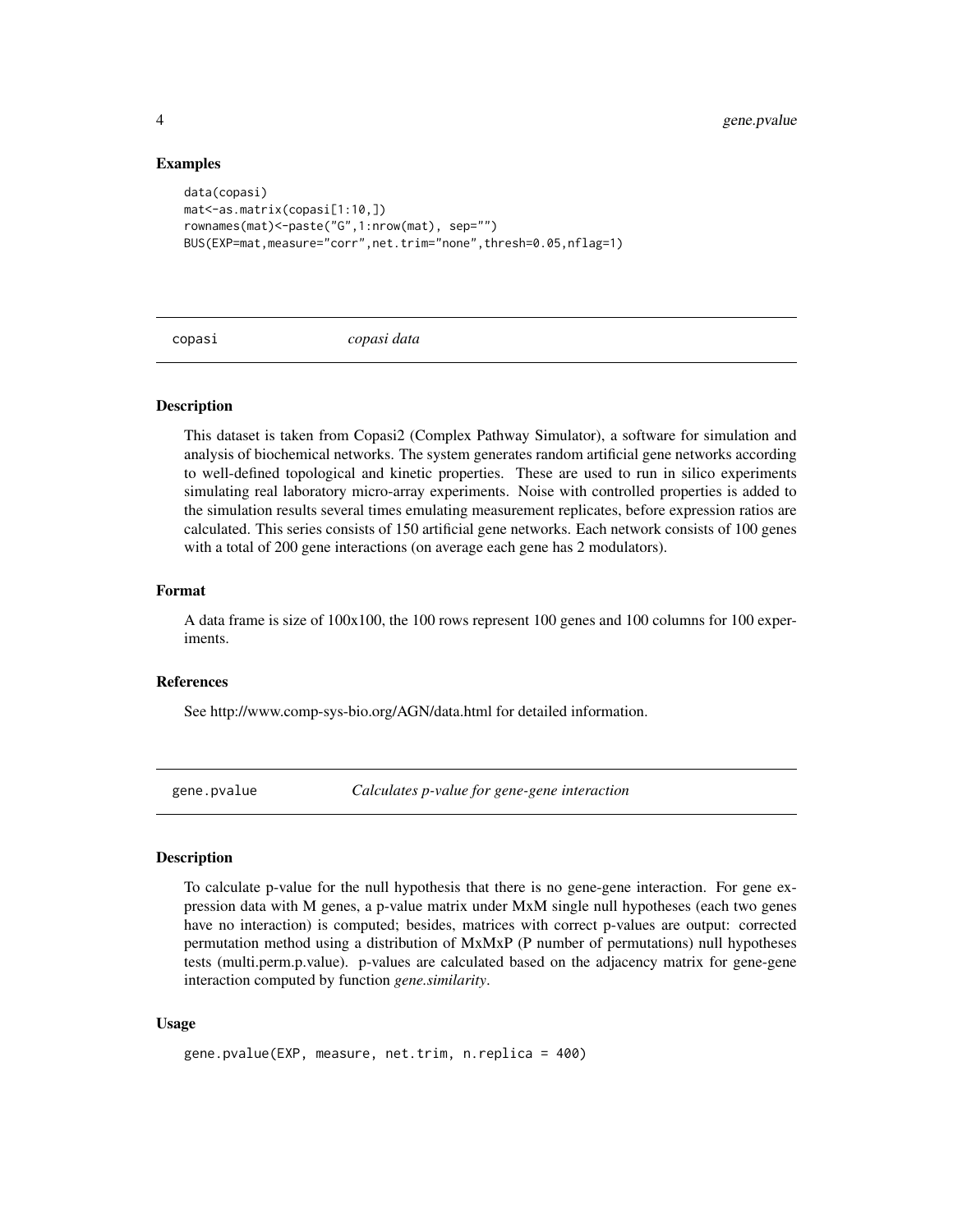#### <span id="page-4-0"></span>gene.pvalue 5

#### Arguments

| EXP       | Gene expression data in form of a matrix. Row stands for genes and column for<br>experiments.                                                                                                                                                                                                                                                                                                                                                                                                                                                              |
|-----------|------------------------------------------------------------------------------------------------------------------------------------------------------------------------------------------------------------------------------------------------------------------------------------------------------------------------------------------------------------------------------------------------------------------------------------------------------------------------------------------------------------------------------------------------------------|
| measure   | Metric used to calculate similarity between genes: "corr" for correlation, "MI"<br>for mutual information.                                                                                                                                                                                                                                                                                                                                                                                                                                                 |
| net.trim  | Method used to trim the network: "mrnet", "clr", "aracne" and "none". "mrnet"<br>infers a network using the maximum relevance/minimum redundancy feature<br>selection method; "clr" use the CLR algorithm; "aracne" applies the data pro-<br>cessing inequality to all triplets of nodes in order to remove the least significant<br>edge in each triplet. These options come from the package <i>minet</i> , and they are<br>used only for mutual information. "none" indicates no trim operation. It should<br>be chosen when correlation is considered. |
| n.replica | Number of permutations used for the correction of multiple hypothesis testing;<br>default value is 400.                                                                                                                                                                                                                                                                                                                                                                                                                                                    |

#### Details

Normally, in a permutation method, we use the empirical distribution of some statistics to estimate the p-value. To get a simple p-value for no interaction between gene i and j, empirical distribution of a vector with length of P (number of replicates) is used; to correct for multiple hypothesis with permutations, an empirical distribution of a vector with length of PxM (M being the number of hypotheses tested) is used.

#### Value

single.perm.p.value A matrix of single p-values obtained with permutation method + beta distribution for extreme values (for MI) or obtained with the exact distribution computed directly by *cor.test* (for correlation)

multi.perm.p.value

A matrix of corrected p-values obtained with permutation method

#### Author(s)

Yin Jin, Hesen Peng, Lei Wang, Raffaele Fronza, Yuanhua Liu and Christine Nardini

#### See Also

[gene.similarity](#page-5-1)

#### Examples

```
data(copasi)
mat=as.matrix(copasi)[1:10,]
rownames(mat)<-paste("G",1:nrow(mat), sep="")
gene.pvalue(mat,measure="MI",net.trim="mrnet")
```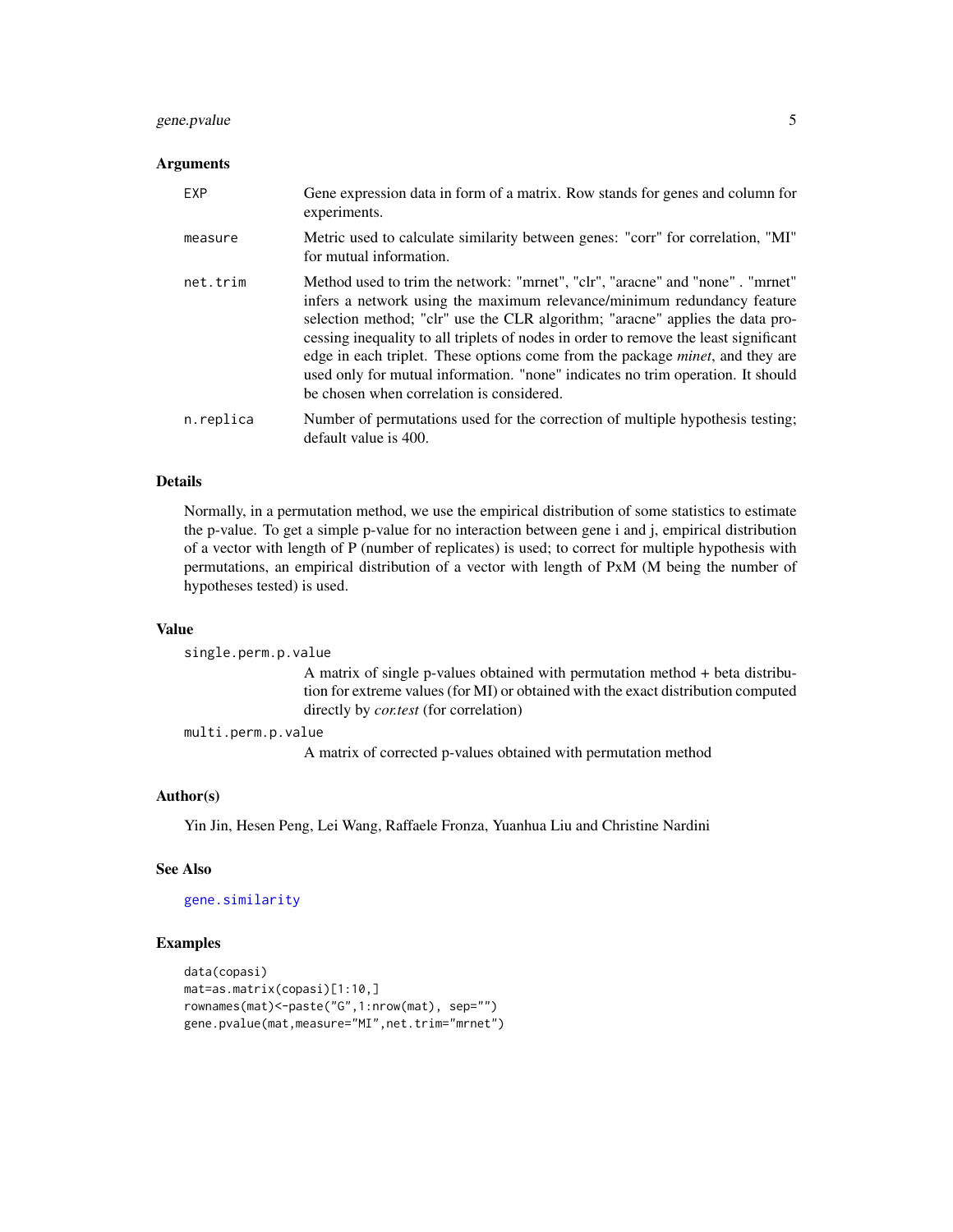#### Description

To calculate an adjacency matrix for gene-gene interaction (using correlation/mutual information metric). For gene expression data with M genes and N experiments, the adjacency matrix is in size of MxM. It is optional to get a trimmed adjacency matrix according to the argument *net.trim*, i.e. *mrnet*, *clr* and*aracne* (from the package *minet*).

#### Usage

```
gene.similarity(EXP, measure, net.trim, na.replica = 50)
```
#### Arguments

| EXP        | Gene expression data in form of a matrix. Row stands for genes and column for<br>experiments.                                                                                                                                                                                                                                                                                                                                                                                                                                                                       |
|------------|---------------------------------------------------------------------------------------------------------------------------------------------------------------------------------------------------------------------------------------------------------------------------------------------------------------------------------------------------------------------------------------------------------------------------------------------------------------------------------------------------------------------------------------------------------------------|
| measure    | Metric used to calculate similarity between genes: "corr" for correlation, "MI"<br>for mutual information.                                                                                                                                                                                                                                                                                                                                                                                                                                                          |
| net.trim   | Method used to trim the adjacency matrix: "mrnet", "clr", "aracne" and "none".<br>"mrnet" infers a network using the maximum relevance/minimum redundancy<br>feature selection method; "clr" use the CLR algorithm; "aracne" applies the data<br>processing inequality to all triplets of nodes in order to remove the least signifi-<br>cant edge in each triplet. These options come from the package <i>minet</i> , and they<br>are used only for mutual information. "none" indicates no trim operation. It<br>should be chosen when correlation is considered. |
| na.replica | Times of replication for filling NANs in the impute method; default value is 50.<br>The (smooth) bootstrapping approach is used to give an estimation to missing<br>value in the data.                                                                                                                                                                                                                                                                                                                                                                              |

#### Value

An adjacency matrix in size of MxM with rows and columns both standing for genes. Element in row i and column j indicates the similarity between gene i and gene j.

#### Author(s)

Yin Jin, Hesen Peng, Lei Wang, Raffaele Fronza, Yuanhua Liu and Christine Nardini

#### Examples

```
data(copasi)
mat=as.matrix(copasi)[1:10,]
rownames(mat)<-paste("G",1:nrow(mat), sep="")
res<-gene.similarity(mat,measure="corr",net.trim="none")
```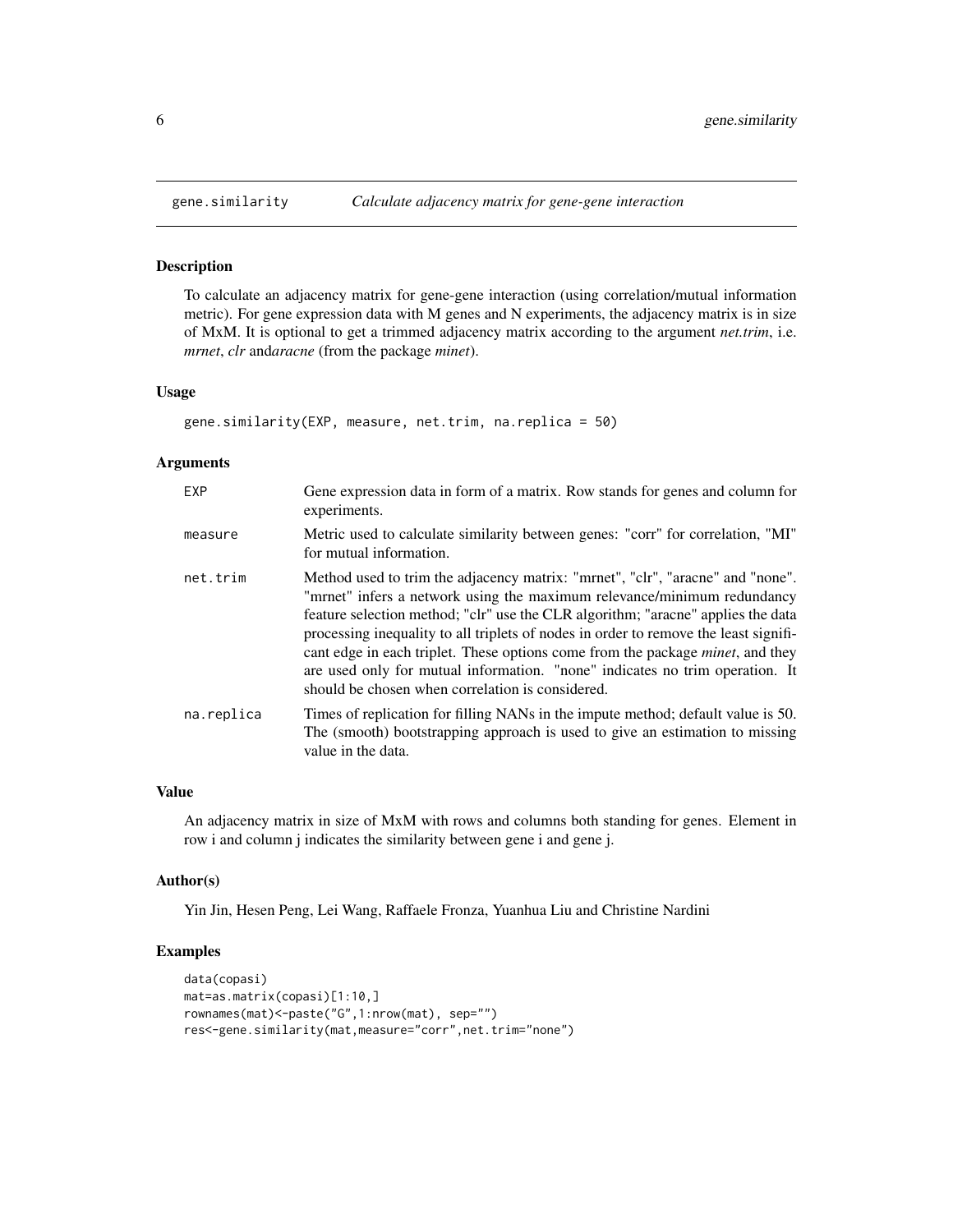<span id="page-6-1"></span><span id="page-6-0"></span>gene.trait.pvalue *Calculate p-value for gene-trait interaction*

#### Description

To calculate p-value for null hypothesis that there is no interaction between gene and trait. There are MxT interactions between M genes and T traits. Results are given with 3 possibilities 1 for single p-value, and 3 for different types of correction. p-values are calculated based on the adjacency matrix for gene-gene interaction computed by function *gene.trait.similarity*.

#### Usage

```
gene.trait.pvalue(EXP, trait, measure, method.permut = 2, n.replica = 400)
```
#### Arguments

| EXP           | Gene expression data in form of a matrix. Row stands for genes and column for<br>experiments.                                                                                                                          |
|---------------|------------------------------------------------------------------------------------------------------------------------------------------------------------------------------------------------------------------------|
| trait         | Trait data in form of matrix. Row stands for traits and column for experiments.                                                                                                                                        |
| measure       | Metric used to calculate similarity: "corr" for correlation, "MI" for mutual in-<br>formation.                                                                                                                         |
| method.permut | A flag to indicate correction style when multiple hypotheses testing is consid-<br>ered. 1 for multiple traits correction, 2 for multiple genes and 3 for both genes<br>and traits correction. The default value is 2. |
| n.replica     | Number of permutations for the correction of multiple hypothesis testing; de-<br>fault value is 400.                                                                                                                   |

#### Details

According to a permutation method, we use the empirical distribution of some statistics to estimate the p-value. For single p-value the empirical distribution is a vector of P (number of random replicates for each test) test values. It is then possible to correct p-value in different ways: method.permut  $= 1$ , it is the empirical distribution of a vector with length of TxP, corrects for the multiple traits tested; method.permut  $= 2$ , it is the empirical distribution of a vector with length of MxP, corrects for the multiple genes tested; method.permut  $= 3$ , it is empirical distribution of a vector with length of MxTxP, corrects for the multiple traits and genes tested.

#### Value

single.perm.p.value

A matrix of single p-values obtained with permutation method + beta distribution for extreme values (for MI) or obtained with the exact distribution computed directly by *cor.test* (for correlation)

multi.perm.p.value

A matrix of corrected p-values obtained with permutation method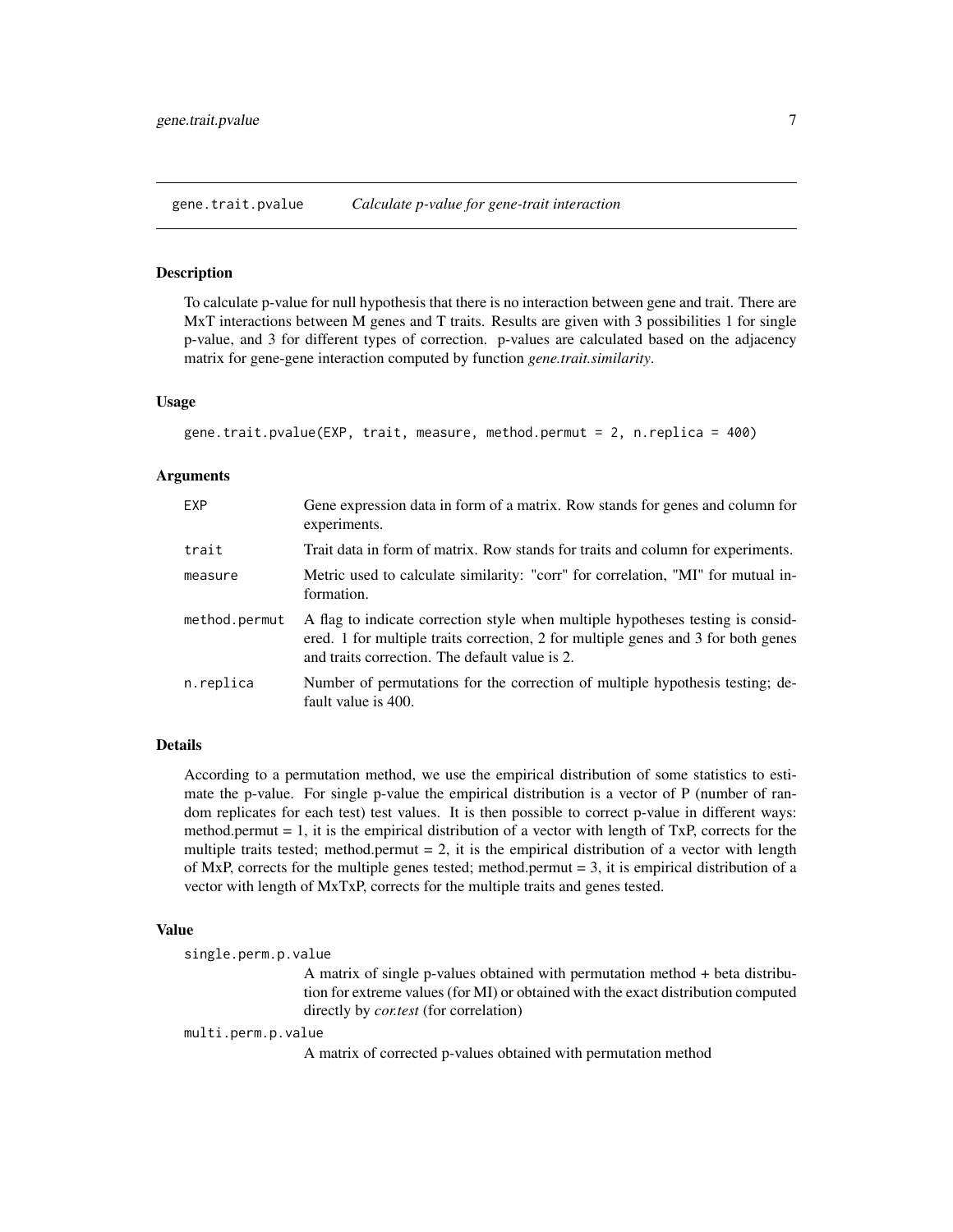#### <span id="page-7-0"></span>Author(s)

Yin Jin, Hesen Peng, Lei Wang, Raffaele Fronza, Yuanhua Liu and Christine Nardini

#### See Also

[gene.trait.similarity](#page-7-1)

#### Examples

```
data(tumors.mRNA)
data(tumors.miRNA)
exp<-tumors.mRNA
trait<-tumors.miRNA
gene.trait.pvalue(EXP=exp[1:10,],trait=trait[1:5,],measure="MI")
```
<span id="page-7-1"></span>gene.trait.similarity *Calculate similarity for gene-trait interaction*

#### Description

To calculate similarity for gene-trait interaction (using correlation/mutual information metric).

#### Usage

```
gene.trait.similarity(EXP, trait, measure, na.replica = 50)
```
#### Arguments

| EXP        | Gene expression data in form of a matrix. Row stands for genes and column for<br>experiments.                                                                                     |
|------------|-----------------------------------------------------------------------------------------------------------------------------------------------------------------------------------|
| trait      | Trait data in form of matrix. Row stands for traits and column for experiments.                                                                                                   |
| measure    | Metric used to calculate similarity: "corr" for correlation, "MI" for mutual in-<br>formation.                                                                                    |
| na.replica | Times of replicates for filling NANs in impute method; default value is 50. The<br>(smooth) bootstrapping approach is used to give an estimation to missing value<br>in the data. |

#### Value

A matrix, row stands for gene and column for trait. Element in row i and column j stands for the association between the gene i and trait j.

#### Author(s)

Yin Jin, Hesen Peng, Lei Wang, Raffaele Fronza, Yuanhua Liu and Christine Nardini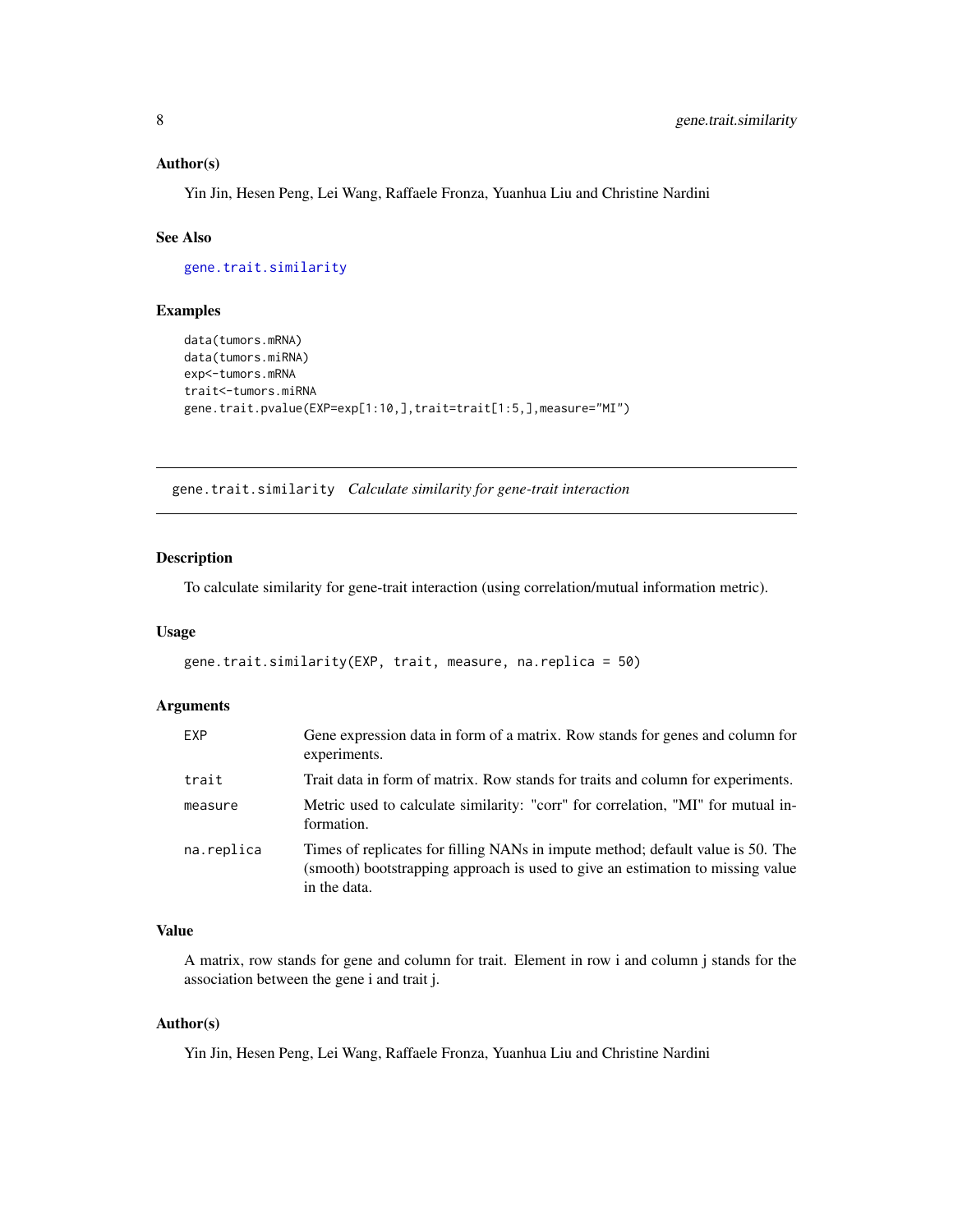#### <span id="page-8-0"></span>pred.network 9

#### Examples

```
data(tumors.mRNA)
data(tumors.miRNA)
exp<-tumors.mRNA
trait<-tumors.miRNA
gene.trait.similarity(EXP= exp[1:10, ],trait= trait[1:5, ],measure="MI")
```
<span id="page-8-1"></span>pred.network *Predict the network*

#### Description

To predict the matrix of gene network, based on the similarity matrix and filtered according to a corrected p-value matrix.

#### Usage

pred.network(pM,similarity,thresh)

#### Arguments

| рM         | A corrected p-value matrix, a MxM matrix for significance of similarity among<br>M genes. |
|------------|-------------------------------------------------------------------------------------------|
| similarity | A MxM matrix for similarity between genes.                                                |
| thresh     | Threshold for significance of the p-value.                                                |

#### Value

A MxM matrix of the predicted network, where cell emphij infers a link between gene i and j and set 0 when the p-value is not significant (no link).

#### Author(s)

Yin Jin, Hesen Peng, Lei Wang, Raffaele Fronza, Yuanhua Liu and Christine Nardini

#### Examples

```
data(copasi)
mat<-as.matrix(copasi[1:10,])
rownames(mat)<-paste("G",1:nrow(mat), sep="")
similarity=gene.similarity(mat,measure="MI",net.trim="mrnet")
pM=gene.pvalue(mat,measure="MI",net.trim="mrnet")$single.perm.p.value
pred.network(pM,similarity,thresh=0.05)
```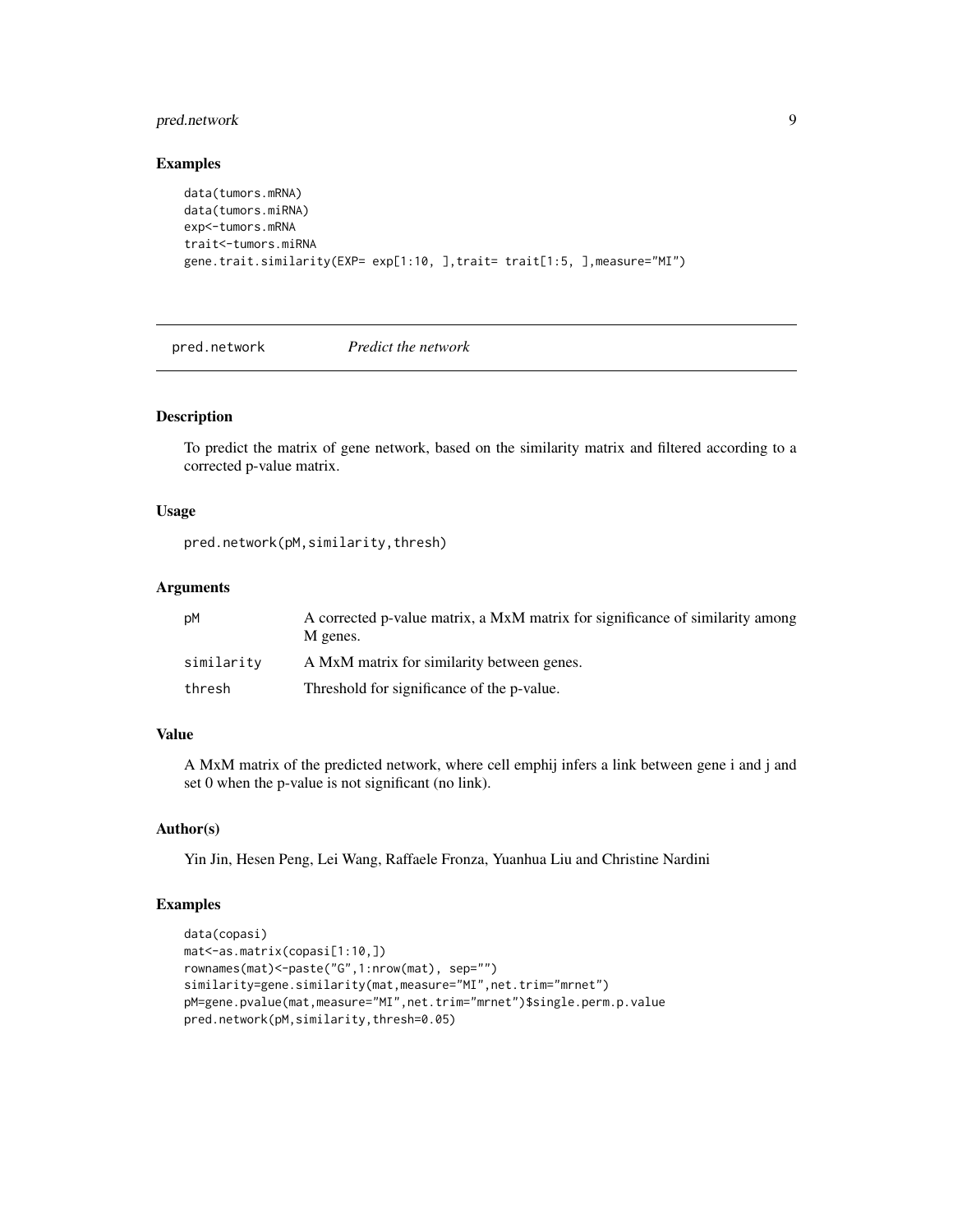<span id="page-9-0"></span>

#### Description

MiRNA data obtained by RT-PCR from human brain tumors. 12 brain tumors at different levels are analyzed for both mRNA and miRNA levels to study the correlation of any mRNA-miRNA pair in the *reference* .

#### Usage

data(tumors.miRNA)

#### Format

tumors.miRNA is a matrix with miRNA as rows and tumor type as columns.

#### References

Liu T, Papagiannakopoulos T, Puskar K, Qi S, Santiago F, Clay W, Lao K, Lee Y, Nelson SF, Kornblum HI, Doyle F, Petzold L, Shraiman B, Kosik KS. Detection of a microRNA signal in an in vivo expression set of mRNAs. Plos One. 2007; 2(8):e804.

#### Examples

data(tumors.miRNA) tumors.miRNA[1:10,]

tumors.mRNA *Gene expression data from Human brain tumors*

#### Description

Gene expression data obtained by microarray from human brain tumors. 12 brain tumors at different levels are analyzed for both mRNA and miRNA levels to study the correlation of any mRNAmiRNA pair in the *reference* .

#### Usage

data(tumors.mRNA)

#### Format

tumors.mRNA is a matrix with mRNA probe IDs as rows and tumor type as columns.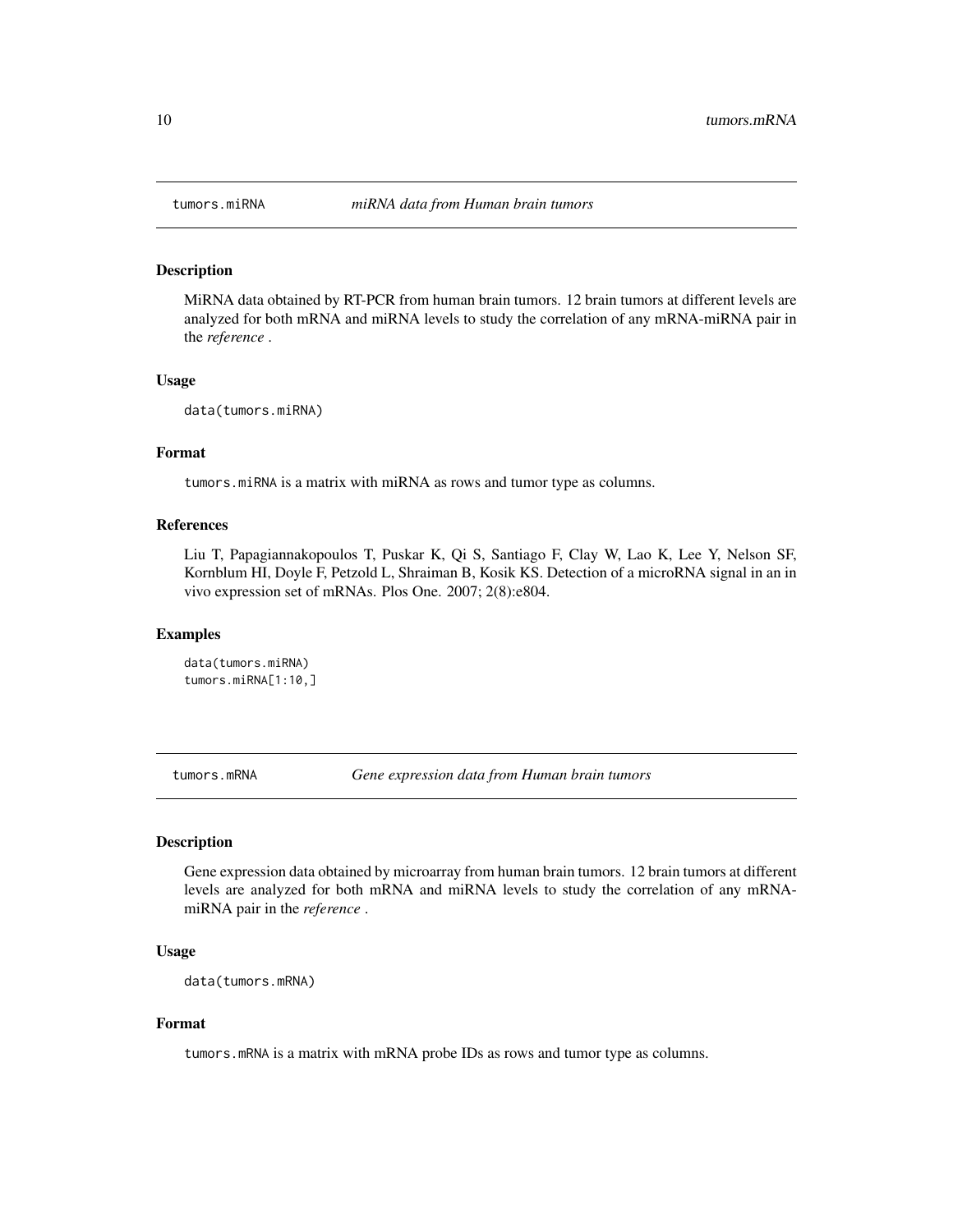#### tumors.mRNA 11

#### References

Liu T, Papagiannakopoulos T, Puskar K, Qi S, Santiago F, Clay W, Lao K, Lee Y, Nelson SF, Kornblum HI, Doyle F, Petzold L, Shraiman B, Kosik KS. Detection of a microRNA signal in an in vivo expression set of mRNAs. Plos One. 2007; 2(8):e804.

#### Examples

data(tumors.mRNA) tumors.mRNA[1:10,]